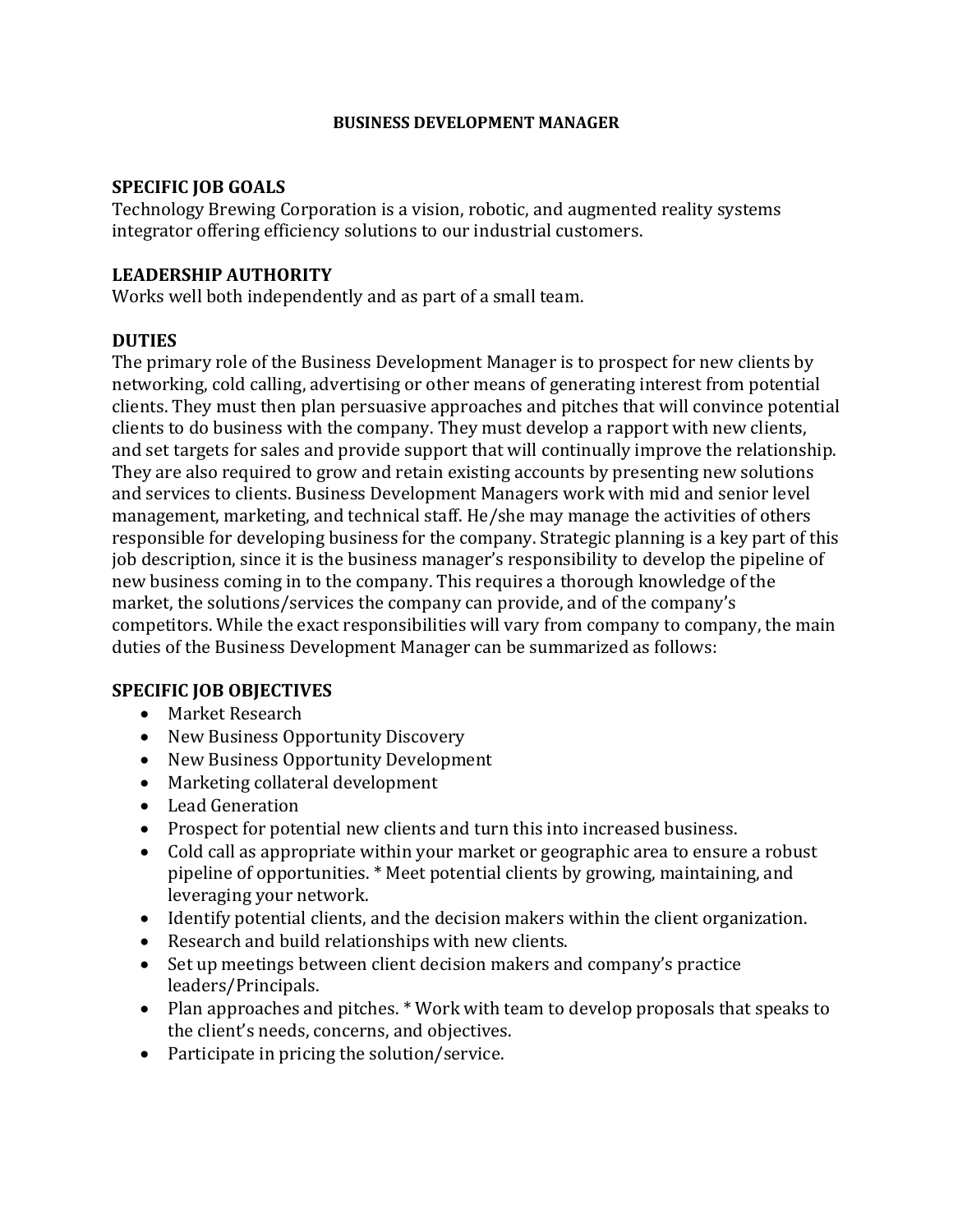- Handle objections by clarifying, emphasizing agreements and working through differences to a positive conclusion. \* Use a variety of styles to persuade or negotiate appropriately.
- Present an image that mirrors that of the client.

### **CLIENT RETENTION**

- Present new products and services and enhance existing relationships.
- Work with technical staff and other internal colleagues to meet customer needs.
- Arrange and participate in internal and external client debriefs.

## **BUSINESS DEVELOPMENT PLANNING**

- With the sales and management teams, establish quarterly business development targets for a 2 year period, and revise each quarter.
- Attend industry functions, such as association events and conferences, and provide feedback and information on market and creative trends.
- Present to and consult with mid and senior level management on business trends with a view to developing new services, products, and distribution channels.
- Identify opportunities for campaigns, services, and distribution channels that will lead to an increase in sales.
- Using knowledge of the market and competitors, identify and develop the company's unique selling propositions and differentiators.

## **MANAGEMENT AND RESEARCH**

- Submit weekly progress reports and ensure data is accurate.
- Ensure that data is accurately entered and managed within the company's CRM or other sales management system.
- Forecast sales targets and ensure they are met by the team.
- Track and record activity on accounts and help to close deals to meet these targets.
- Work with marketing staff to ensure that prerequisites (like prequalification or getting on a vendor list) are fulfilled within a timely manner.
- Ensure all team members represent the company in the best light.
- Present business development training and mentoring to business developers and other internal staff.
- Research and develop a thorough understanding of the company's people and capabilities.
- Understand the company's goal and purpose so that will continual to enhance the company's performance.

# **EDUCATION**

Business development management positions require a bachelor's degree and 3-5 years of sales or marketing experience. An MBA is often requested as well.

# **OTHER SKILLS AND QUALIFICATIONS**

Networking, Persuasion, Prospecting, Public Speaking, Research, Writing, Closing Skills, Motivation for Sales, Prospecting Skills, Sales Planning, Identification of Customer Needs